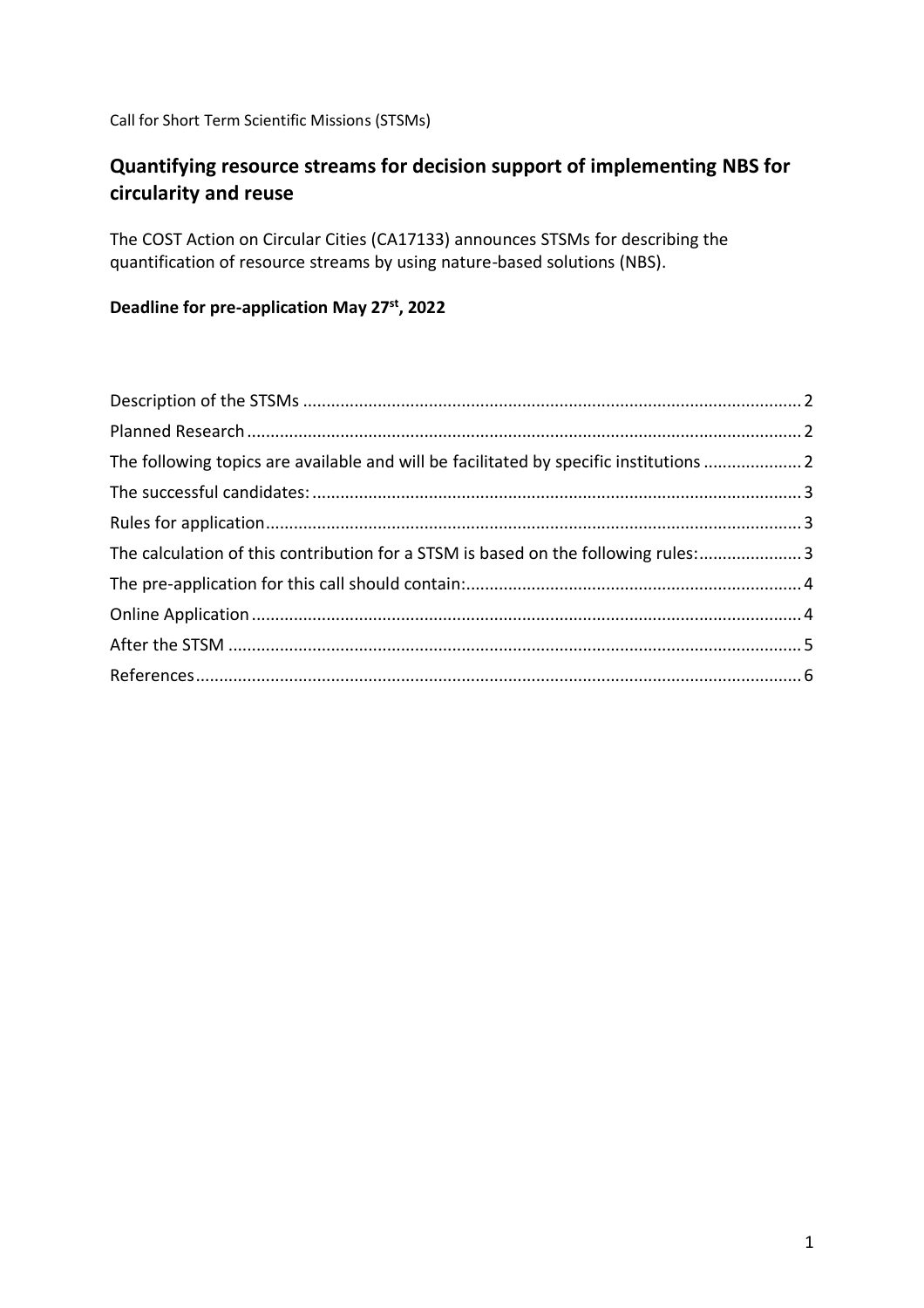## <span id="page-1-0"></span>Description of the STSMs

Selection of nature-based solutions (NBS) to minimize the resource inputs to and outputs from the city depends on the availability of resources as well as on available processing options enabling reuse. While on a qualitative level numerous possibilities for resource reuse exist, only a quantitative characterization of both, the required and the available resources can fully support the decision making on the implementation of NBS.

<span id="page-1-1"></span>These STSMs will be interconnected and carried out within an interdisciplinary environment.

# Planned Research

The quantification approach follows a general methodology:

- Identification of available resource streams as inputs for the defined NBS units (NBS\_u) addressing a specific urban circularity challenge (UCC) (Langergraber et al., 2021).
- Identify design guidelines and minimum requirements for NBS u to provide a specific service.
- Set up input-output models to calculate the available stream quantity or the needed quantity for a particular service.
- Create decision support to choose a specific NBS u.

#### <span id="page-1-2"></span>The following topics are available and will be facilitated by specific institutions

- UCC1 Rainwater management and reuse (University of Ljubljana, Slovenia).
- UCC2 Wastewater generation and reuse, focusing on source separation, water quantity and treatment Aarhus University, Denmark).
- UCC3 Nutrient recovery from wastewater and source separation (Université de Paris).
- UCC4 Material and biomass recovery (alchemia-nova, Vienna, Austria)
- UCC5 Biomass and Food production (University of Córdoba UCO, School of Agricultural and Forestry Engineering - ETSIAM, Spain).
- UCC6 Building and urban energy. (Energieinstitut an der Johannes Keppler University, Linz, Austria).
- UCC6 Urban heat island and plant related cooling effects (University of Novi Sad, Serbia).

Each STSM should have a duration of 2 months and be finished before Sept. 15<sup>th</sup>. The host institutions provide the necessary infrastructure and assistance to organize the fieldwork during the STSMs.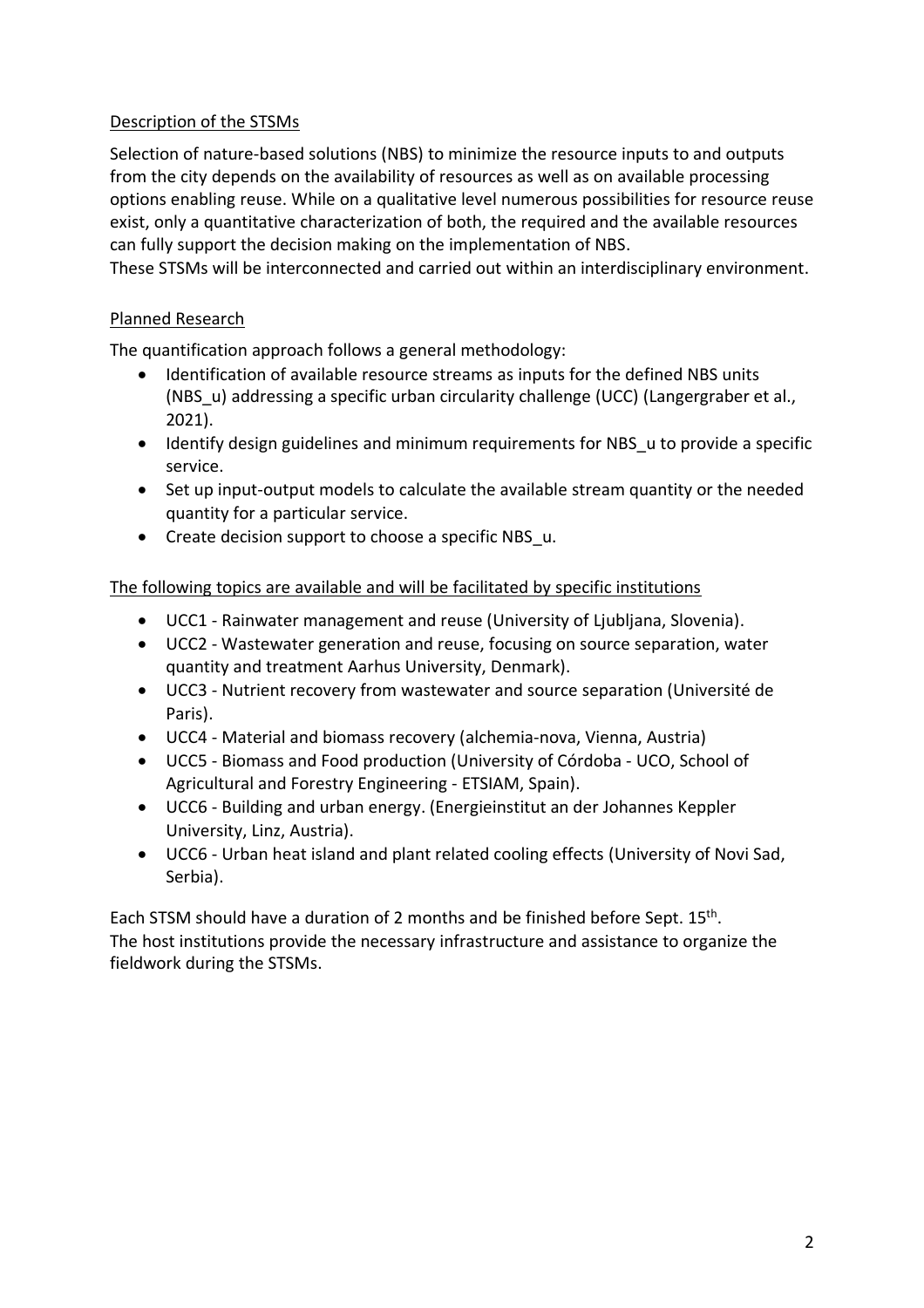<span id="page-2-0"></span>The successful candidates:

- Shall be an either a PhD or post-graduate student or a Post-Doc;
- Are fluent in English;
- Are familiar with the concept of NBS and circular economy;
- Have practice in ecological engineering design concepts, and;
- Are capable of using mathematical descriptions.

# <span id="page-2-1"></span>Rules for application

General rules are described in the Annotated rules of COST [\(pdf\)](https://www.cost.eu/uploads/2022/02/COST-094-21-Annotated-Rules-for-COST-Actions-Level-C-2022-02-15.pdf). Here, the specific rules, as decided by the Action are outlined:

- STSMs have a maximum duration of 2 months and have to be finalized prior to Sept. 15<sup>th</sup> September 2022. We request candidates to submit a pre-application (see below).
- STSM grants are a fixed contribution based on the budget requested by the applicant and the evaluation of the application by the STSM Committee.
	- $\circ$  This grant will not cover all expenses; it is intended only as a contribution to the travel and subsistence costs of the participant.

<span id="page-2-2"></span>The calculation of this contribution for a STSM is based on the following rules:

- The COST Action CA17133 decided to offer a EUR 2,000 in total (including travel expenses) to the grantee for two months. The STSM has to be performed on-site at the Institution (no online options).
- Please note the grant will only be paid to the grantee after the STSM has been completed and the STSM report, which is submitted by the grantee, has been approved by the STSM coordinator and the Action Chair.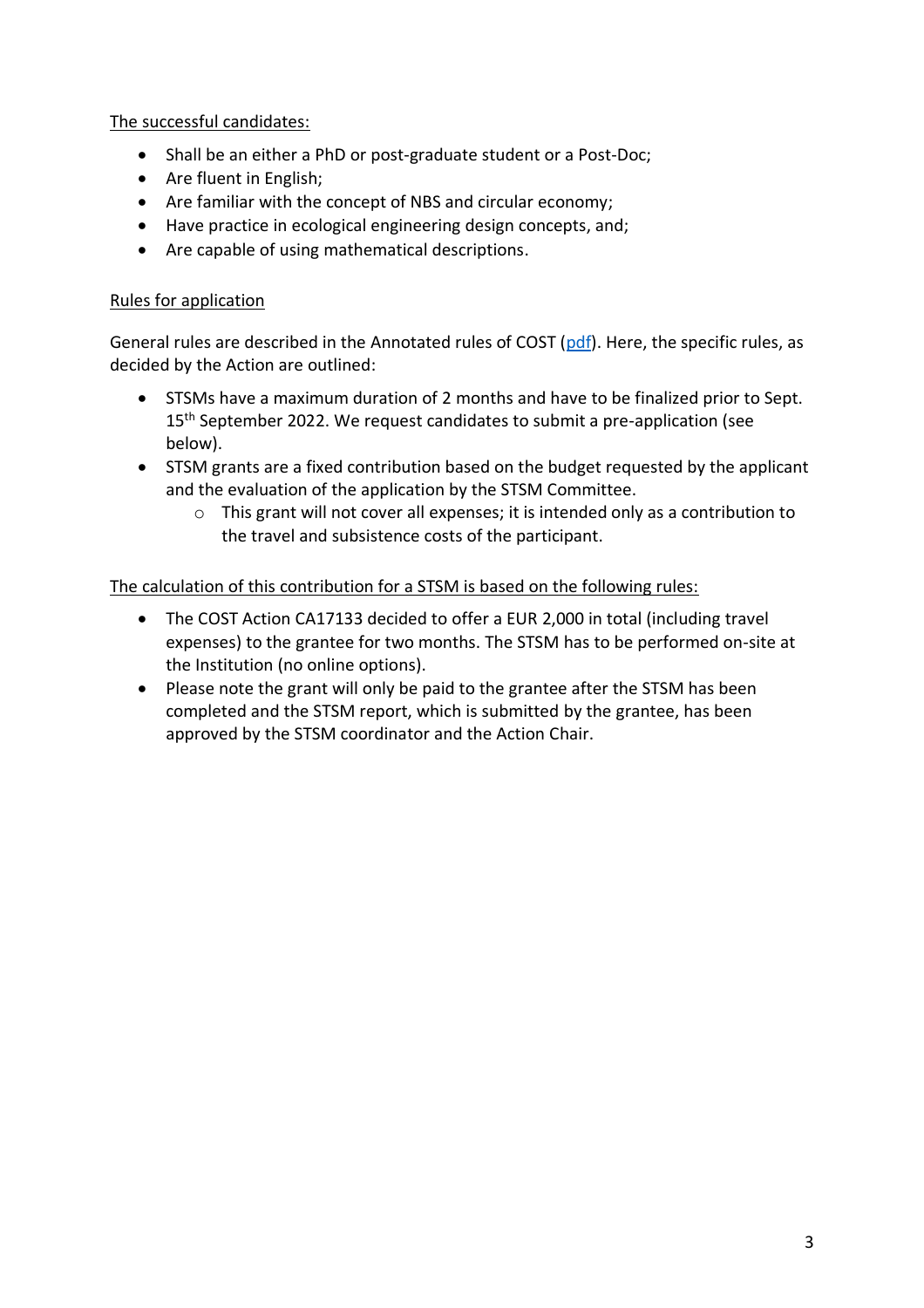<span id="page-3-0"></span>The pre-application for this call should contain:

- The deadline for Pre-Application is **27.05.2022**.
- A short CV and a letter of motivation by the applicant, stating the 2 preferred topics (first choice and second choice from the seven topics listed above).
- Send the pre-application files as an e-mail attachment to the STSM Coordinator Ranka Junge [\(xjnn@zhaw.ch](mailto:xjnn@zhaw.ch) ) and in cc to [bernhard.pucher@boku.ac.at](mailto:bernhard.pucher@boku.ac.at) and [ca17133@boku.ac.at.](mailto:ca17133@boku.ac.at)

# <span id="page-3-1"></span>Online Application

- Once the application is pre-approved you can proceed to the online application.
- To complete the online application form you have to log in into e-COST and click on the STSM application tab (https://e-services.cost.eu/stsm/apply/new). The on-line registration tool will create a formal STSM application file, which the applicant can download.
- You will need to upload:
	- o Work plan. As the work plan is defined by the call, this can be very short (1-2 pages).
	- o Letter of agreement by the host scientist to accept and supervise the applicant to the STSM host institution. This letter should also contain a brief outline of the COVID-19 safety measures at the hosting institute and an outline of the current situation in international travel for the two countries (exit-entrance rules, testing & quarantine rules).
	- o Letter of agreement by the sending institution.
	- o CV.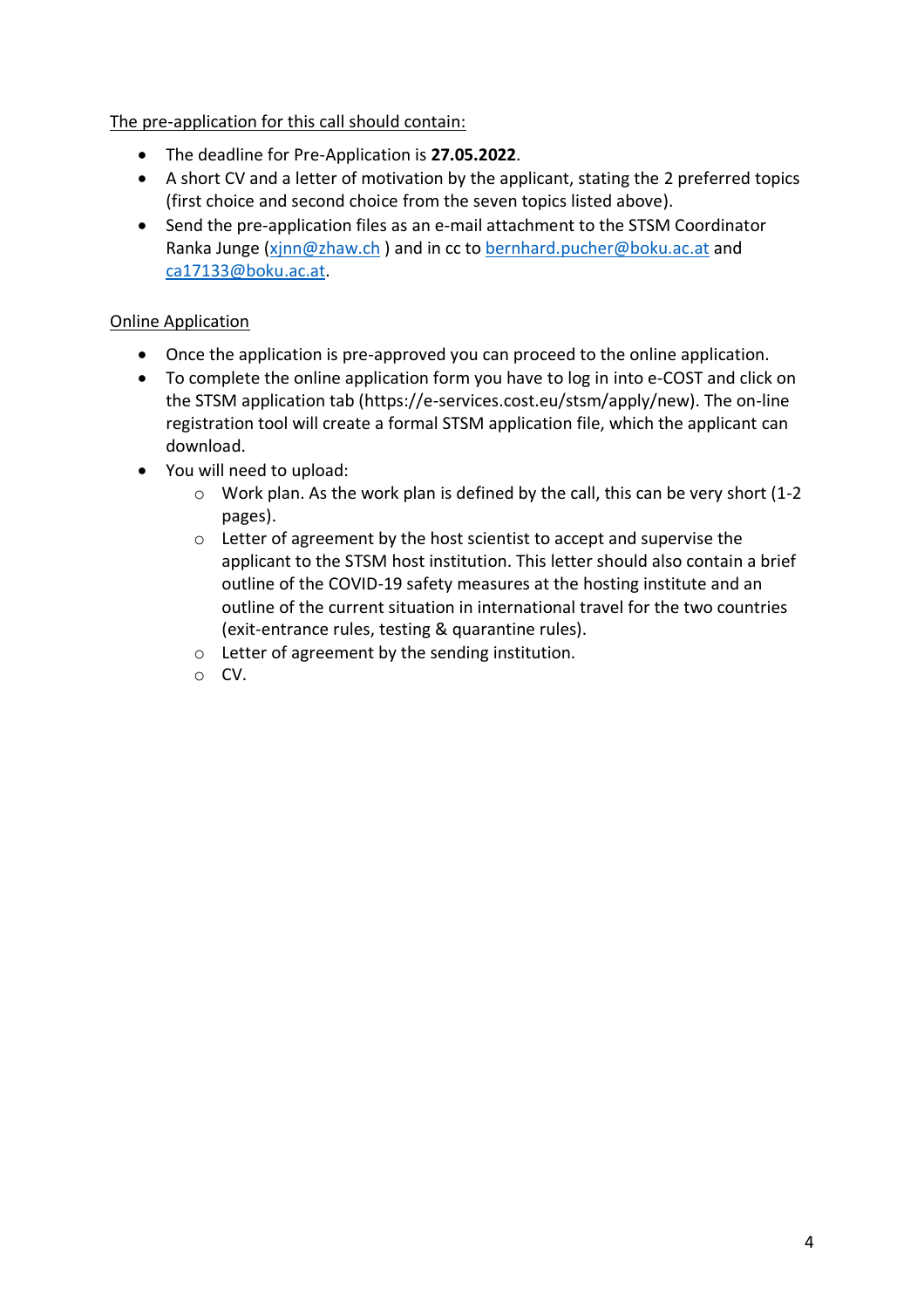## <span id="page-4-0"></span>After the STSM

The grantee is required to submit a short scientific report to the host scientist, the Action Chair and the STSM coordinator for approval within 15 days after the end date of the STSM. The report (a template is provided in the e-COST system) contains:

- Cover page with applicant's name, affiliation address, e-mail, name of the host scientist and institute;
- Purpose of the STSM;
- Description of the work carried out and the main results obtained during the STSM;
- Future collaboration with the host institution (if applicable);
- Foreseen publications/articles resulting from the STSM;
- A letter of confirmation by the host scientist of the successful execution of the STSM.

In addition, the grantee should send the following information directly to the STSM coordinator. This information will be used to publish the results of the STSM on the Action Website.

- Abstract of the STSM (max 300 words).
- A picture of him/herself (for example during the field work).
- 5 lines describing why this STSM was beneficial for the Action.

The Action Chair and STSM coordinator are responsible for approving the scientific report. The failure to submit the scientific report PLUS additional information within 15 days will effectively cancel the grant. The most important criterion of assessment is how effectively the STSM will contribute to the scientific aims of Action CA17133. Once approved, payment of the STSM grant will be made by bank- to-bank transfer to the grantee.

NOTE: For the period of the STSM, neither the Grant Holder of the Action, Management Committee of the Action, etc., nor the COST Office may be considered as the employer of the grantee, and grantees must make their own arrangements for all health insurance, travel insurance, social security, personal security, and pension matters as may be needed and appropriate to the grantee.